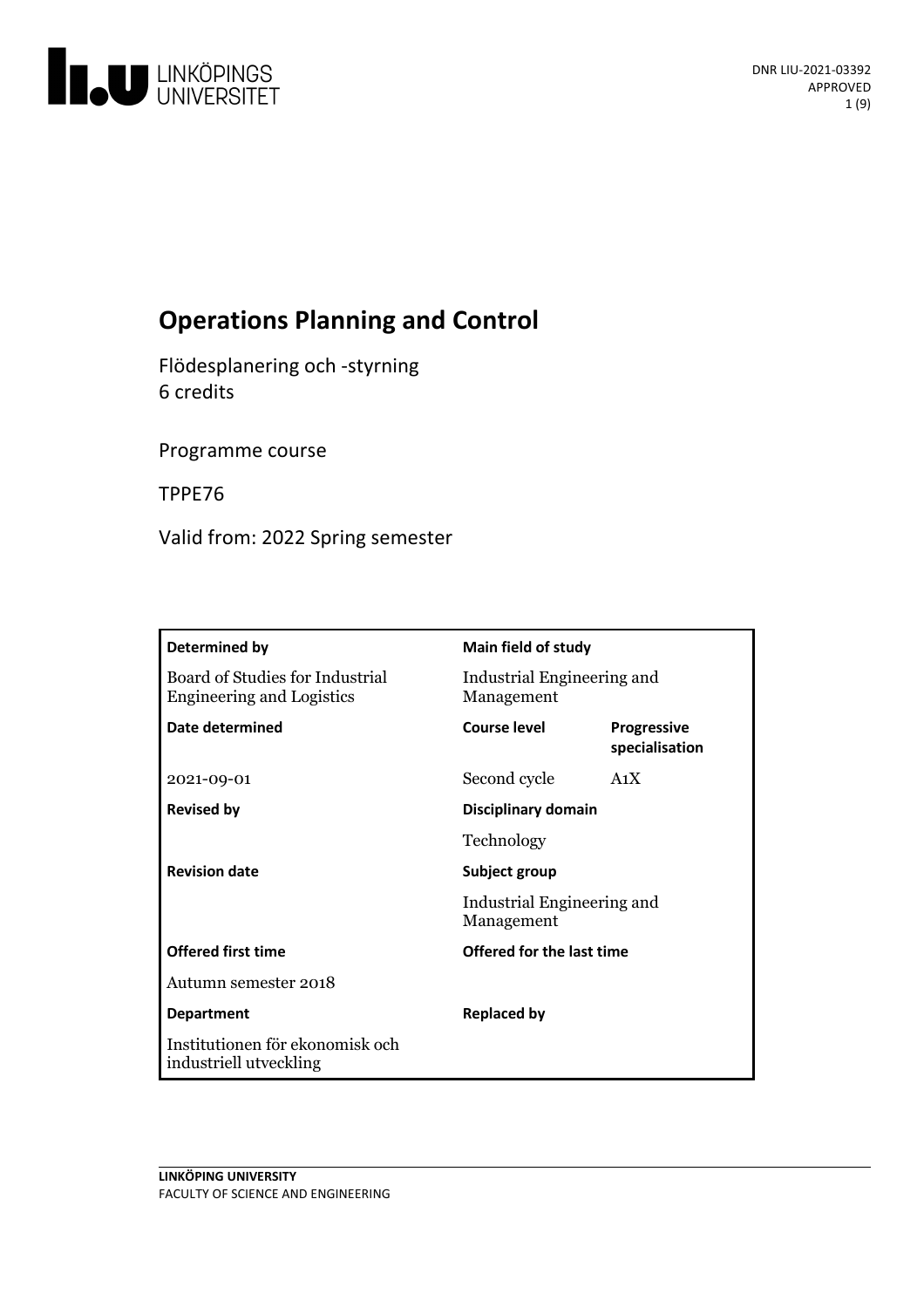# Course offered for

- Master of Science in Design and Product Development
- Master of Science in Industrial Engineering and Management
- Master of Science in Mechanical Engineering
- Master of Science in Industrial Engineering and Management International
- Master's Programme in Mathematics

## Prerequisites

Basic course in Production and Operations management.

# Intended learning outcomes

After taking this course, the student should:

- understand economic implications of production logistics and in particular of industrial planning and control
- obtained an overview of planning systems for industrial manufacturing
- systems in different markets.<br>• be able to formulate, analyze and solve planning and control problems using appropriate techniques in different industrial environments
- be able to use the most common methods within production logistics for planning and control
- be able to design concepts and systems for materials and production management at all decision levels of the enterprise, and
- comprehend the relations between production, planning and other functions of the industrial enterprise

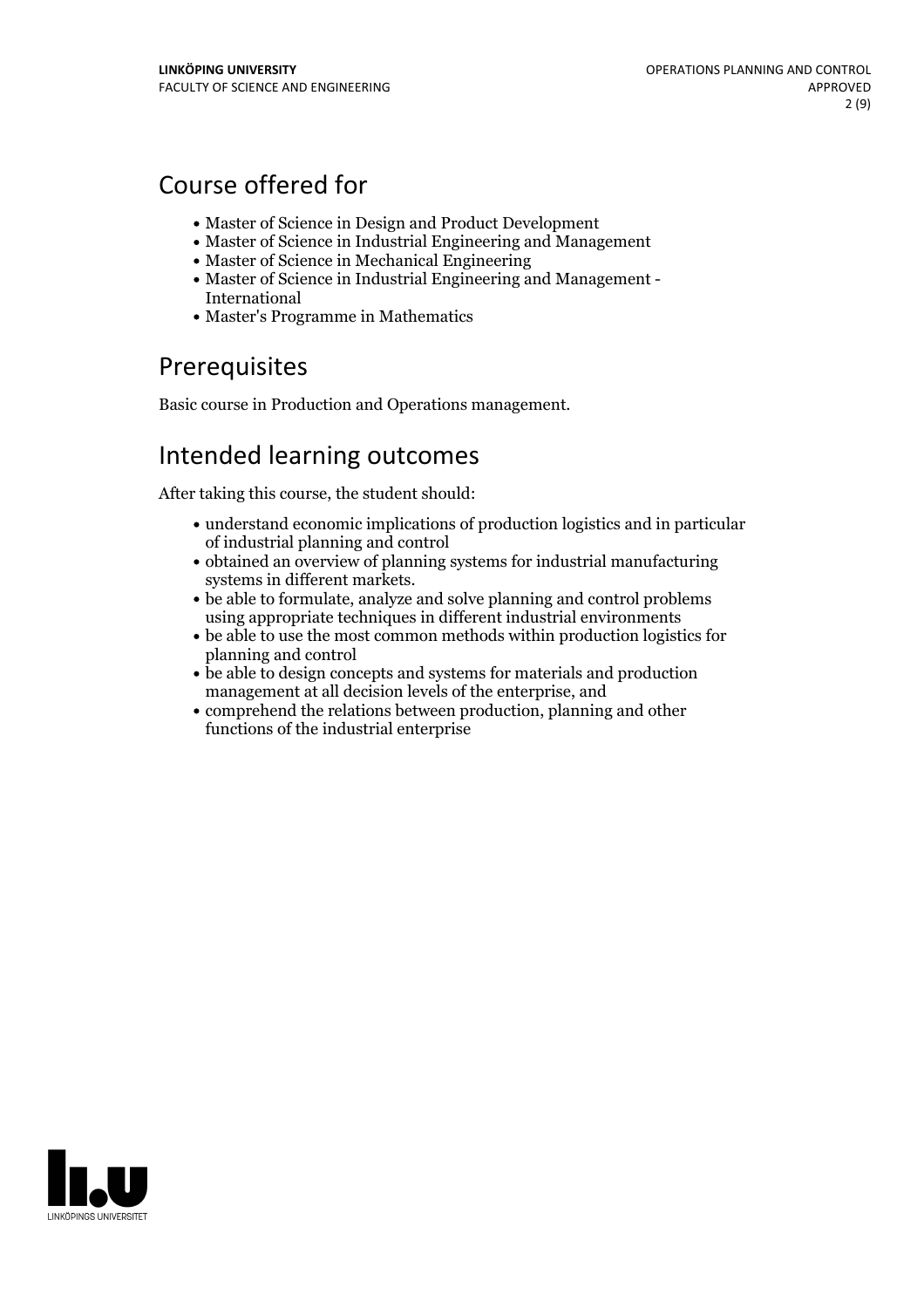## Course content

Return on investment is the driving force for owners of many industrial companies and it is important to understand how logistics can contribute in this context. Product development and marketing were previously of highest importance to a company's competitiveness. Shorter product life cycles have increased the exposure to risk, wider use of outsourcing has led to the involvement of more actors, and a more globalized market has made companies more exposed to competitors. In summary this means that logistics are gaining in importance and this course provides knowledge within production logistics, which implies logistics with manufacturing companies as <sup>a</sup> point of departure. Production logistics encompasses relations to customers, relations to suppliers and coordination of centralized production or distributed production in terms of a production network. The starting point is flow design based on decoupling thinking which highlights critical properties of flow and guides the decision on selecting approach for planning and control. The general parts of planning and control covers requirements consolidation to compile total market requirements as a combination of forecasts and customer orders, buffers in terms of materials and capacity, basics of scheduling, and aggregate planning for overall dimensioning.<br>Production logistics is based on the management paradigm that is applied to

generate the required return on investment. This course is structured in line with four management paradigms, where two are classified as owner driven and financials based, and two as customer driven and value based. The first class covers efficiency based management with e.g. MRPII, and constraints based with e.g. DBR. The second class covers lean based management with e.g. rate based scheduling, and agility based with e.g. flexible based supply. Finally also so called hybrid systems are covered where methods from the different management paradigms are combined to fulfill more complex requirements from a manufacturing strategy perspective

# Teaching and working methods

Lectures and problem seminaries are mainly focused on the fundamental principles and frameworks for production logistics whereas the laboratory session highlights practical aspects.

## Examination

TEN<sub>1</sub> Written exam 6 credits U, 3, 4, 5

## Grades

Four-grade scale, LiU, U, 3, 4, 5

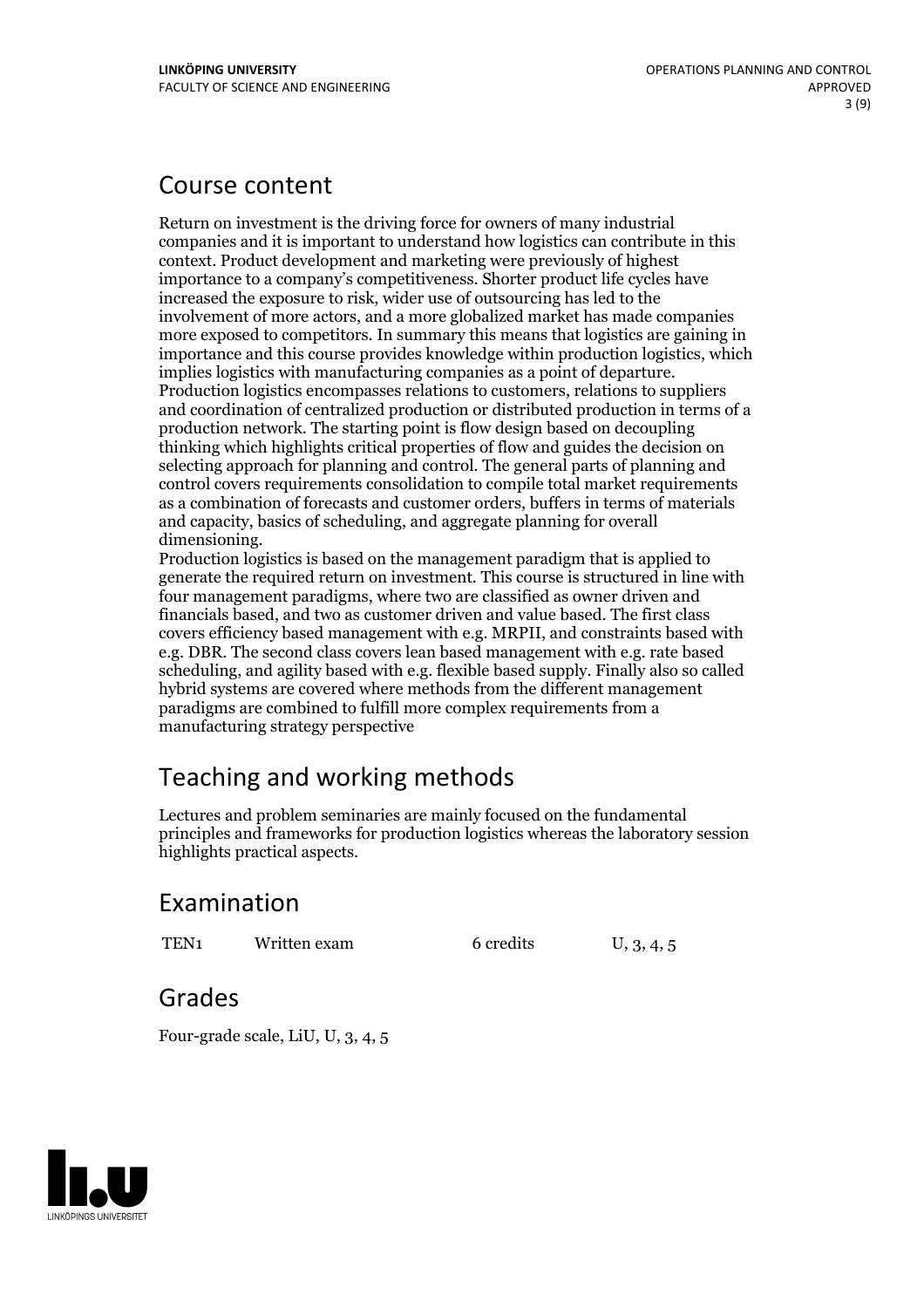## Other information

Supplementary courses:

Integrated Manufacturing Management. Manufacturing Strategies. Integrerated Logistics.

### **About teaching and examination language**

The teaching language is presented in the Overview tab for each course. The examination language relates to the teaching language as follows:

- If teaching language is "Swedish", the course as a whole could be given in Swedish, or partly in English. Examination language is Swedish, but parts
- of the examination can be in English. If teaching language is "English", the course as <sup>a</sup> whole is taught in English. Examination language is English. If teaching language is "Swedish/English", the course as <sup>a</sup> whole will be
- taught in English if students without prior knowledge of the Swedish language participate. Examination language is Swedish or English depending on teaching language.

### **Other**

The course is conducted in a manner where both men's and women's experience and knowledge are made visible and developed.

The planning and implementation of a course should correspond to the course syllabus. The course evaluation should therefore be conducted with the course syllabus as a starting point.

If special circumstances prevail, the vice-chancellor may in a special decision specify the preconditions for temporary deviations from this course syllabus, and delegate the right to take such decisions.

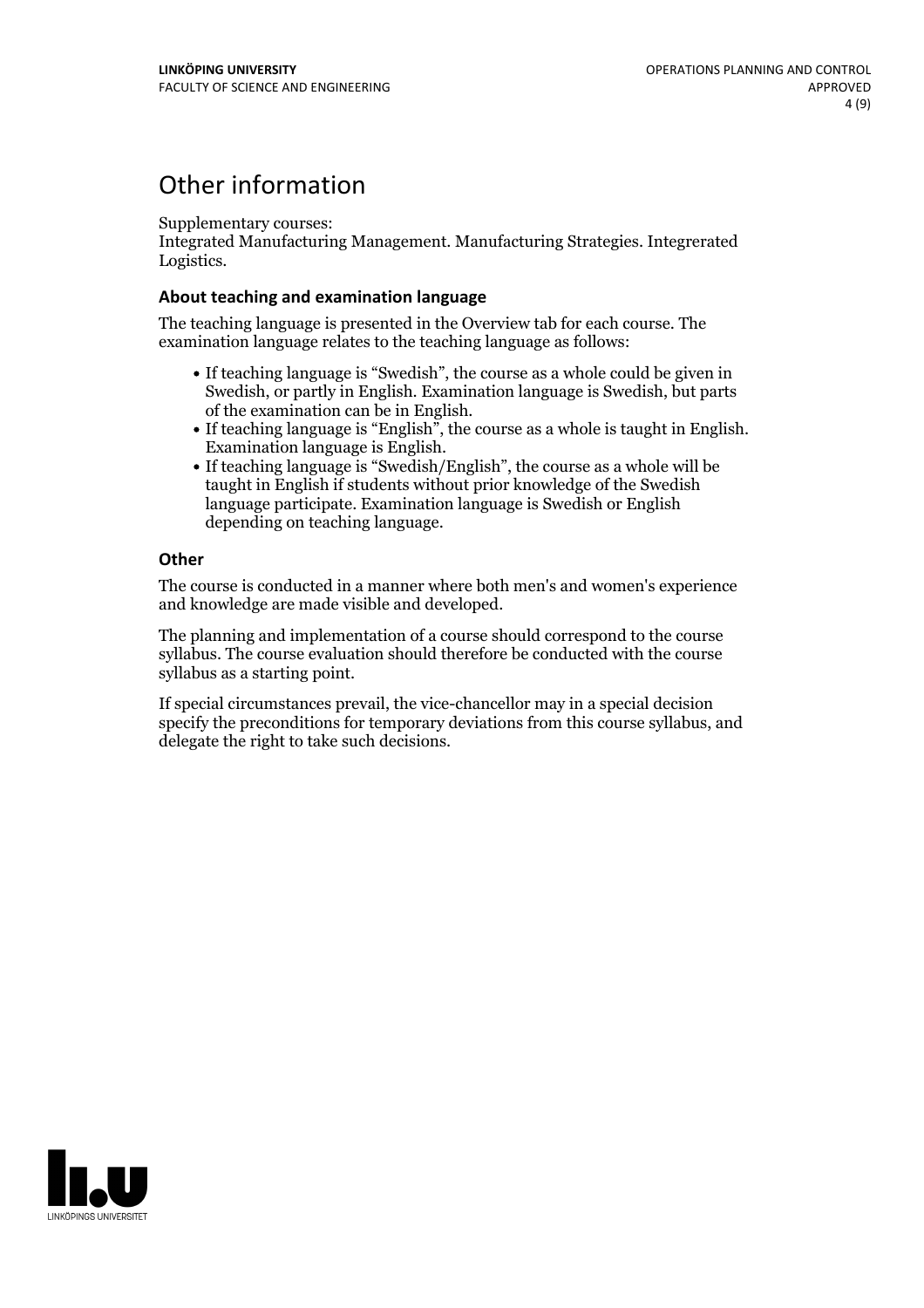# **Common rules**

## Course syllabus

A syllabus must be established for each course. The syllabus specifies the aim and contents of the course, and the prior knowledge that a student must have in order to be able to benefit from the course.

## Timetabling

Courses are timetabled after a decision has been made for this course concerning its assignment to a timetable module.

## Interruption in and deregistration from a course

The LiU decision, Guidelines concerning confirmation of participation in education (Dnr LiU-2020-02256), states that interruptions in study are to be recorded in Ladok. Thus, all students who do not participate in a course for which they have registered must record the interruption, such that the registration on the course can be removed. Deregistration from or interrupting a course is carried out using <sup>a</sup> web-based form: https://www.lith.liu.se/for- [studenter/kurskomplettering?l=en.](https://www.lith.liu.se/for-studenter/kurskomplettering?l=en)

## Cancelled courses and changes to the course syllabus

Courses with few participants (fewer than 10) may be cancelled or organised in a manner that differs from that stated in the course syllabus. The Dean is to deliberate and decide whether a course is to be cancelled or changed from the course syllabus.

## Guidelines relating to examinations and examiners

For details, see Guidelines for education and examination for first-cycle and second-cycle education at Linköping University, Dnr LiU-2020-04501 [\(http://styrdokument.liu.se/Regelsamling/VisaBeslut/917592\)](http://styrdokument.liu.se/Regelsamling/VisaBeslut/917592).

An examiner must be employed as a teacher at LiU according to the LiU Regulations for Appointments, Dnr LiU-2021-01204 [\(https://styrdokument.liu.se/Regelsamling/VisaBeslut/622784](https://styrdokument.liu.se/Regelsamling/VisaBeslut/622784)). For courses in second-cycle, the following teachers can be appointed as examiner: Professor (including Adjunct and Visiting Professor), Associate Professor (including Adjunct), Senior Lecturer (including Adjunct and Visiting Senior Lecturer), Research Fellow, or Postdoc. For courses in first-cycle, Assistant Lecturer (including Adjunct and Visiting Assistant Lecturer) can also be appointed as examiner in addition to those listed for second-cycle courses. In exceptional cases, a Part-time Lecturer can also be appointed as an examiner at both first- and second cycle, see Delegation of authority for the Board of Faculty of Science and Engineering.

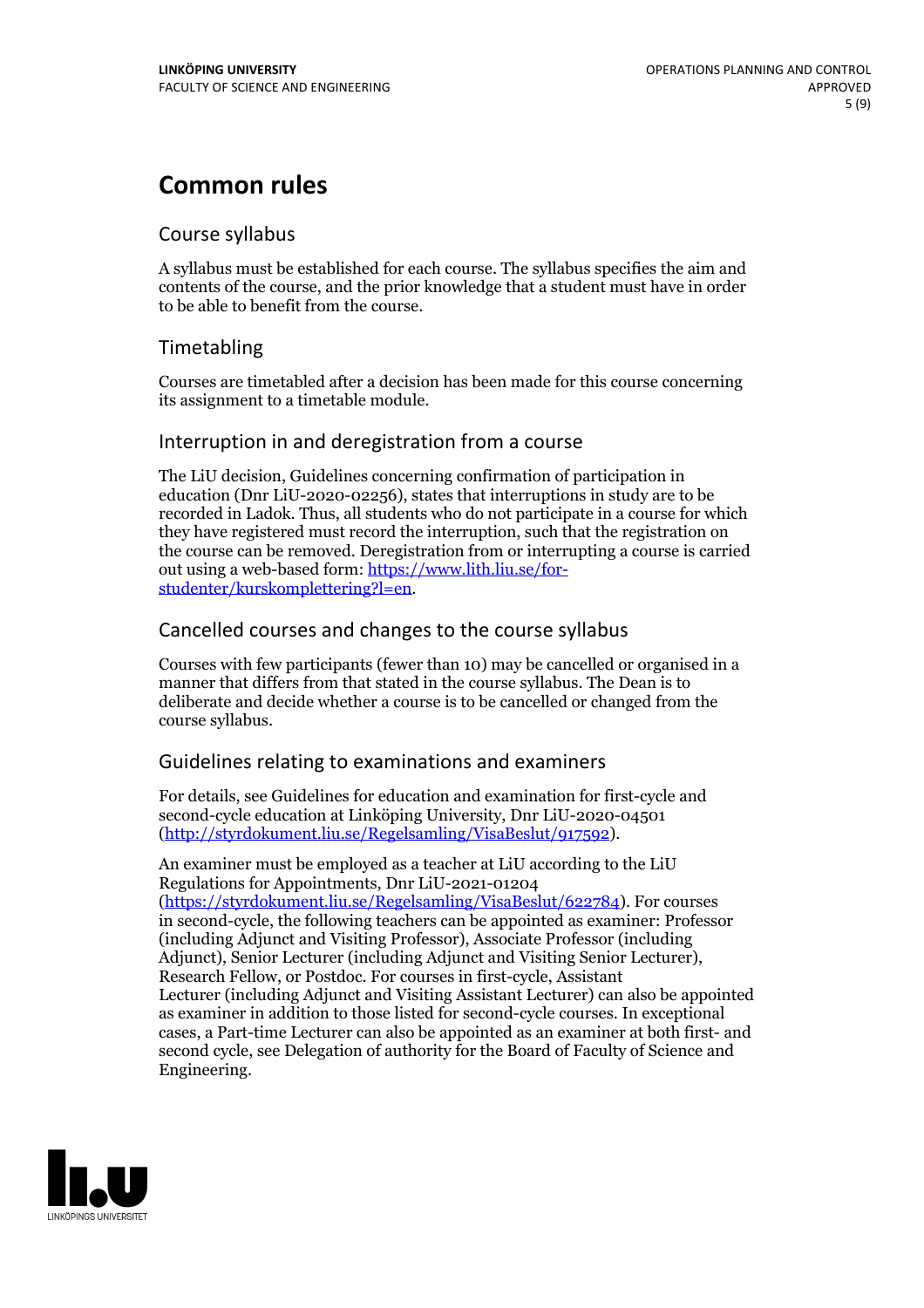## Forms of examination

#### **Principles for examination**

Written and oral examinations and digital and computer-based examinations are held at least three times a year: once immediately after the end of the course, once in August, and once (usually) in one of the re-examination periods. Examinations held at other times are to follow a decision of the faculty programme board.

Principles for examination scheduling for courses that follow the study periods:

- courses given in VT1 are examined for the first time in March, with re-examination in June and August
- courses given in VT2 are examined for the first time in May, with re-examination in August and October
- courses given in HT1 are examined for the first time in October, with re-examination in January and August
- courses given in HT2 are examined for the first time in January, with re-examination in March and in August.

The examination schedule is based on the structure of timetable modules, but there may be deviations from this, mainly in the case of courses that are studied and examined for several programmes and in lower grades (i.e. 1 and 2).

Examinations for courses that the faculty programme board has decided are to be held in alternate years are held three times during the school year in which the course is given according to the principles stated above.

Examinations for courses that are cancelled orrescheduled such that they are not given in one or several years are held three times during the year that immediately follows the course, with examination scheduling that corresponds to the scheduling that was in force before the course was cancelled or rescheduled.

When a course, or a written examination (TEN, DIT, DAT), is given for the last time, the regular examination and two re-examinations will be offered. Thereafter, examinations are phased out by offering three examinations during the following academic year at the same times as the examinations in any substitute course. If there is no substitute course, three examinations will be offered during re- examination periods during the following academic year. Other examination times are decided by the faculty programme board. In all cases above, the examination is also offered one more time during the academic year after the following, unless the faculty programme board decides otherwise. In total, 6 re-examinations are offered, of which 2 are regular re-examinations. In the examination registration system, the examinations given for the penultimate time and the last time are denoted.

If a course is given during several periods of the year (for programmes, or on different occasions for different programmes) the faculty programme board or boards determine together the scheduling and frequency of re-examination occasions.

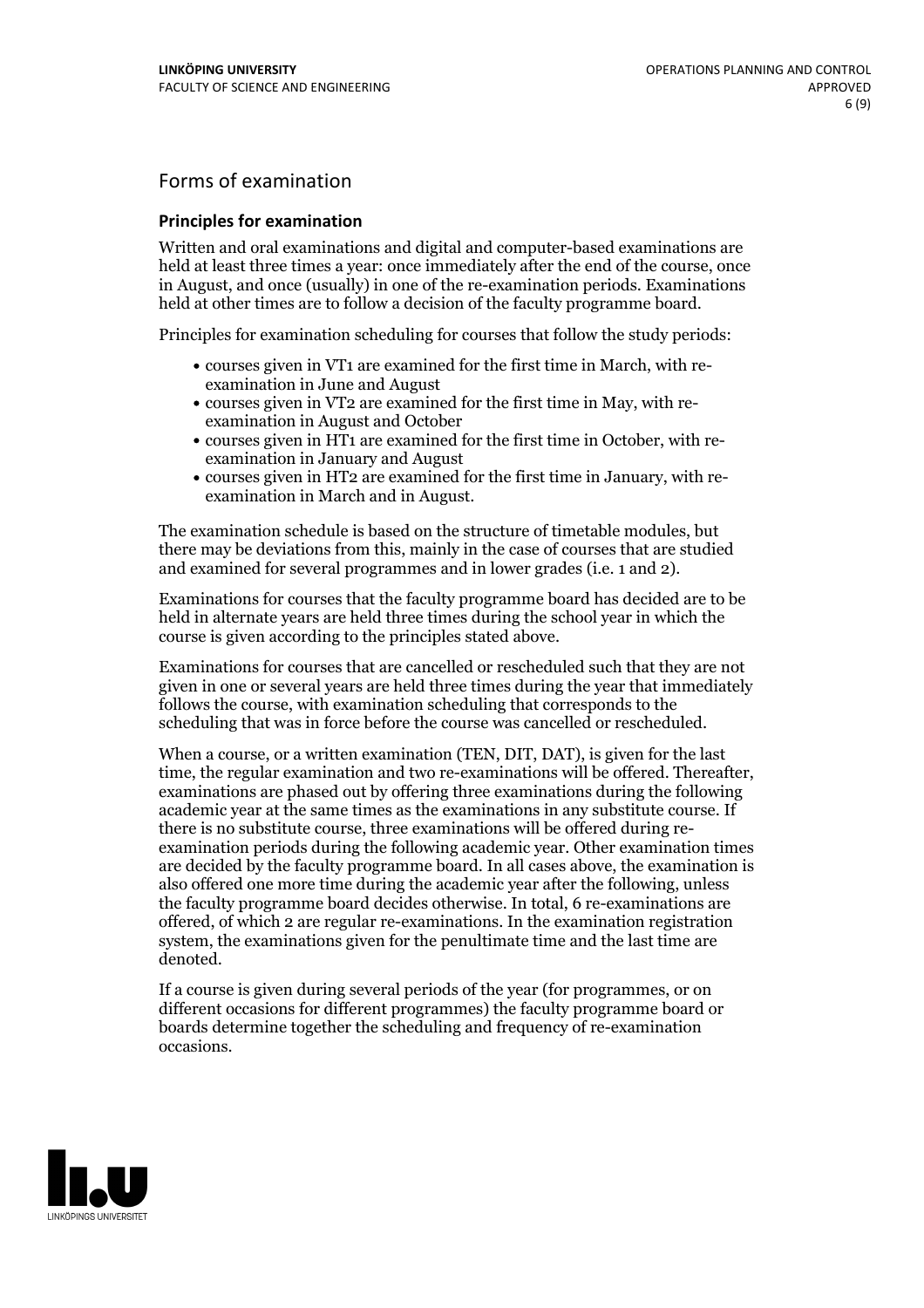### **Retakes of other forms of examination**

Regulations concerning retakes of other forms of examination than written examinations and digital and computer-based examinations are given in the LiU guidelines for examinations and examiners, [http://styrdokument.liu.se/Regelsamling/VisaBeslut/917592.](http://styrdokument.liu.se/Regelsamling/VisaBeslut/917592)

#### **Course closure**

For Decision on Routines for Administration of the Discontinuation of Educational Programs, Freestanding Courses and Courses in Programs, see DNR LiU-2021-04782. After a decision on closure and after the end of the discontinuation period, the students are referred to a replacement course (or similar) according to information in the course syllabus or programme syllabus. If a student has passed some part/parts of a closed program course but not all, and there is an at least partially replacing course, an assessment of crediting can be made. Any crediting of course components is made by the examiner.

### **Registration for examination**

In order to take an written, digital or computer-based examination, registration in advance is mandatory, see decision in the university's rule book [https://styrdokument.liu.se/Regelsamling/VisaBeslut/622682.](https://styrdokument.liu.se/Regelsamling/VisaBeslut/622682) An unregistered student can thus not be offered a place. The registration is done at the Student Portal or in the LiU-app during the registration period. The registration period opens 30 days before the date of the examination and closes 10 days before the date of the examination. Candidates are informed of the location of the examination by email, four days in advance.

## **Code of conduct for students during examinations**

Details are given in a decision in the university's rule book: <http://styrdokument.liu.se/Regelsamling/VisaBeslut/622682>.

#### **Retakes for higher grade**

Students at the Institute of Technology at LiU have the right to retake written examinations and digital and computer-based examinations in an attempt to achieve a higher grade. This is valid for all examination components with code "TEN", "DIT" and "DAT". The same right may not be exercised for other examination components, unless otherwise specified in the course syllabus.

A retake is not possible on courses that are included in an issued degree diploma.

#### **Grades**

The grades that are preferably to be used are Fail (U), Pass (3), Pass not without distinction  $(4)$  and Pass with distinction  $(5)$ .

- Grades U, 3, 4, 5 are to be awarded for courses that have written or digital examinations.<br>• Grades Fail (U) and Pass (G) may be awarded for courses with a large
- degree of practical components such as laboratory work, project work and

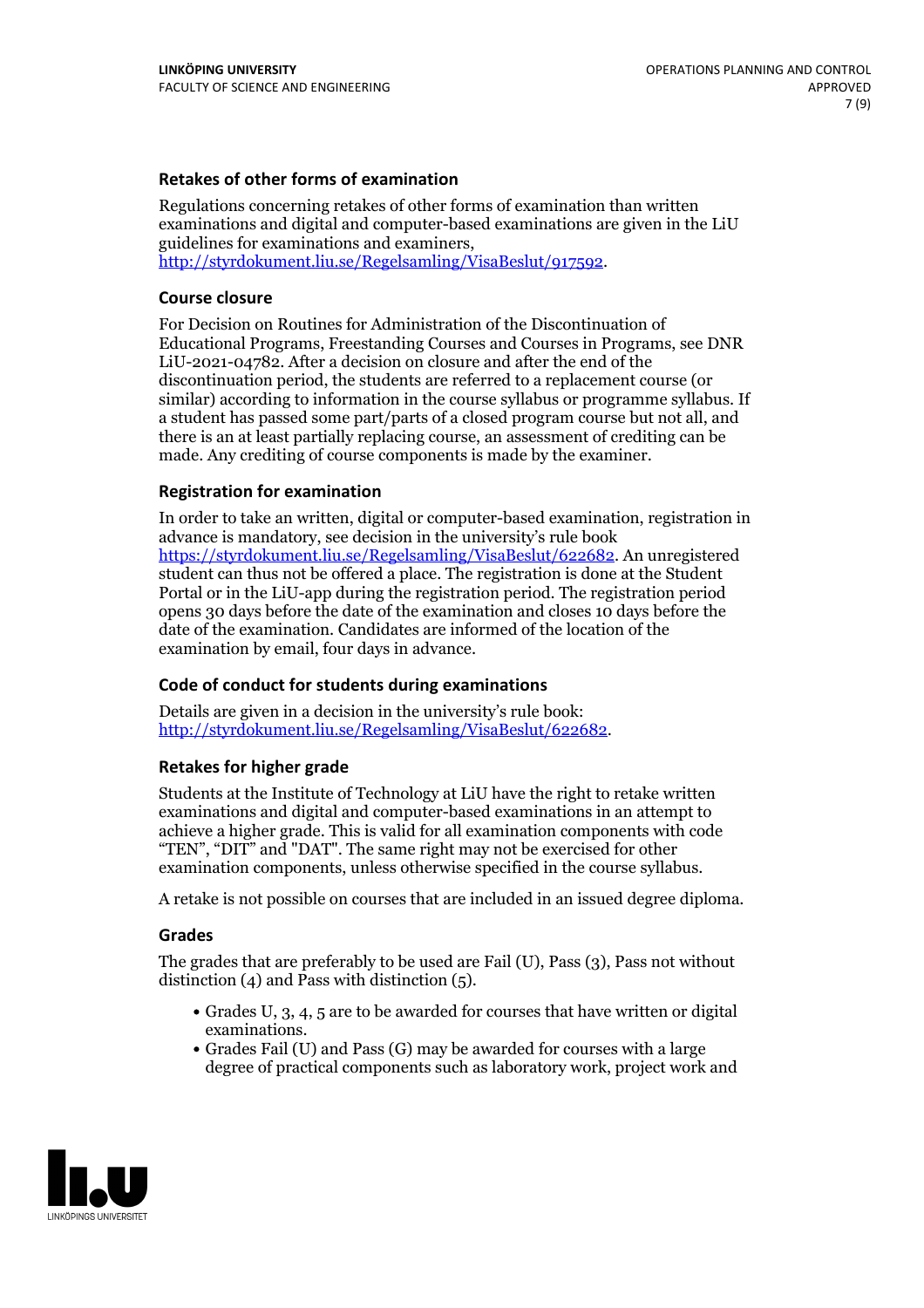group work.<br>• Grades Fail (U) and Pass (G) are to be used for degree projects and other independent work.

### **Examination components**

The following examination components and associated module codes are used at the Faculty of Science and Engineering:

- Grades U, 3, 4, 5 are to be awarded for written examinations (TEN) and
- digital examinations (DIT).<br>• Examination components for which the grades Fail (U) and Pass (G) may be awarded are laboratory work (LAB), project work (PRA), preparatory written examination (KTR), digital preparatory written examination (DIK), oral examination (MUN), computer-based examination (DAT), home
- assignment (HEM), and assignment (UPG).<br>• Students receive grades either Fail (U) or Pass (G) for other examination components in which the examination criteria are satisfied principally through active attendance such as tutorial group (BAS) or examination item
- (MOM).<br>• Grades Fail (U) and Pass (G) are to be used for the examination components Opposition (OPPO) and Attendance at thesis presentation (AUSK) (i.e. part of the degree project).

In general, the following applies:

- 
- Mandatory course components must be scored and given <sup>a</sup> module code. Examination components that are not scored, cannot be mandatory. Hence, it is voluntary to participate in these examinations, and the voluntariness must be clearly stated. Additionally, if there are any associated conditions to
- the examination component, these must be clearly stated as well.<br>• For courses with more than one examination component with grades U,3,4,5, it shall be clearly stated how the final grade is weighted.

For mandatory components, the following applies (in accordance with the LiU Guidelines for education and examination for first-cycle and second-cycle education at Linköping University,<br>[http://styrdokument.liu.se/Regelsamling/VisaBeslut/917592\)](http://styrdokument.liu.se/Regelsamling/VisaBeslut/917592):

If special circumstances prevail, and if it is possible with consideration of the nature of the compulsory component, the examiner may decide to replace the compulsory component with another equivalent component.

For possibilities to alternative forms of examinations, the following applies (in accordance with the LiU Guidelines for education and examination for first-cycle [http://styrdokument.liu.se/Regelsamling/VisaBeslut/917592\)](http://styrdokument.liu.se/Regelsamling/VisaBeslut/917592):

If the LiU coordinator for students with disabilities has granted a student the right to an adapted examination for a written examination in an examination hall, the student has the right to it.